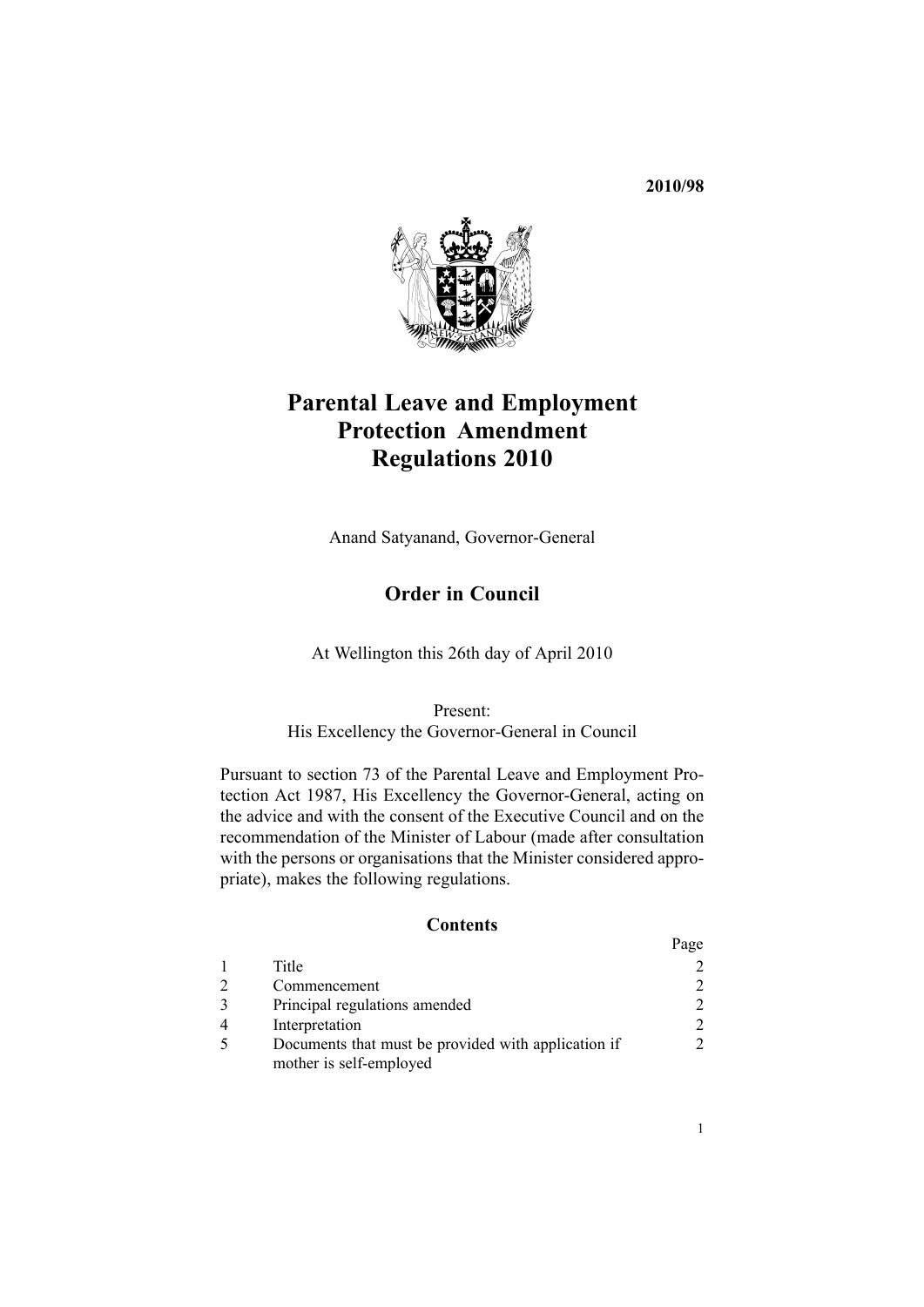<span id="page-1-0"></span>

| r 1 | <b>Parental Leave and Employment Protection</b><br><b>Amendment Regulations 2010</b> | 2010/98       |
|-----|--------------------------------------------------------------------------------------|---------------|
|     | Documents that must be provided with transfer application                            | $\mathcal{D}$ |
|     | if spouse or partner is self-employed<br>New form 5 of Schedule substituted          | 3             |
|     | <b>Schedule</b>                                                                      | 3             |
|     | New form 5 substituted                                                               |               |

#### **Regulations**

#### **1 Title**

These regulations are the Parental Leave and Employment Protection Amendment Regulations 2010.

#### **2 Commencement**

These regulations come into force on 1 July 2010.

#### **3 Principal regulations amended**

These regulations amend the Parental Leave and [Employment](http://www.legislation.govt.nz/pdflink.aspx?id=DLM1985851) Protection [Regulations](http://www.legislation.govt.nz/pdflink.aspx?id=DLM1985851) 2002.

### **4 Interpretation**

[Regulation](http://www.legislation.govt.nz/pdflink.aspx?id=DLM1985860) 4 is amended by inserting the following definition in its appropriate alphabetical order:

"**tax advisor** has the meaning given to it in section 20B(4) of the Tax Administration Act 1994 ".

## **5 Documents that must be provided with application if mother is self-employed** [Regulation](http://www.legislation.govt.nz/pdflink.aspx?id=DLM1985879)  $8A(2)(a)$  is amended by inserting "or a tax advisor"

after "chartered accountant".

### **6 Documents that must be provided with transfer application if spouse or partner is self-employed** [Regulation](http://www.legislation.govt.nz/pdflink.aspx?id=DLM1985895)  $11A(a)$  is amended by inserting "or a tax advisor" after "chartered accountant".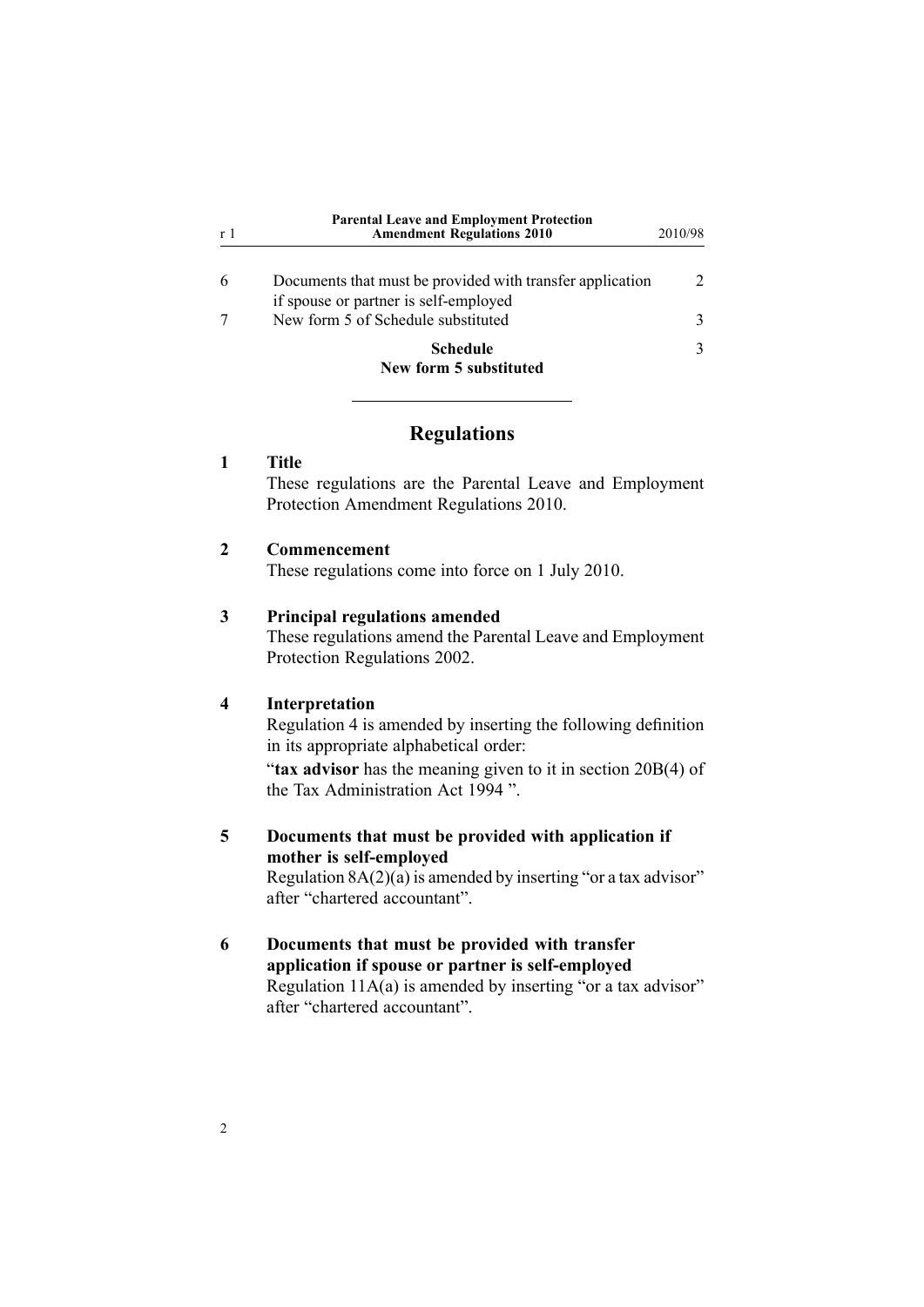# **7 New form 5 of Schedule substituted**

<span id="page-2-0"></span>2010/98

The [Schedule](http://www.legislation.govt.nz/pdflink.aspx?id=DLM1985920) is amended by revoking [form](http://www.legislation.govt.nz/pdflink.aspx?id=DLM1985938) 5 and substituting the form set out in the Schedule of these regulations.

# **Schedule** r 7 **New form 5 substituted**

### Form  $5 \text{ }$  rr 8A(2), 11A Statement and declaration to be made by chartered accountant or tax advisor in respec<sup>t</sup> of self-employed persons

This form or form 6 must be completed and accompany the following applications:

- (a) an application for paid parental leave if the person applying is self-employed:
- (b) an application for the transfer of <sup>a</sup> parental leave paymen<sup>t</sup> if the mother's spouse or partner to whom all or par<sup>t</sup> of the entitlement to <sup>a</sup> parental leave paymen<sup>t</sup> is to be transferred is self-employed.

#### **Information to be provided in respect of self-employed person**

[*Name of self-employed person*] of [*address, occupation*]—

- (a) is self-employed because he or she is working, other than as an employee, doing 1 or more of the following:
	- \*(i) providing goods or services for hire or reward under <sup>a</sup> contract for services:
	- \*(ii) carrying on business (including <sup>a</sup> profession, trade, manufacture, or undertaking carried on for pecuniary profit), including in partnership with another person:
	- \*(iii) working for <sup>a</sup> trust in <sup>a</sup> business(as defined in paragraph (ii)) carried on by the trust; and
- (b) his or her net income in the \*6 months/\*12 months immediately preceding the \*expected date of delivery of his or her child (or children)/\*date on which he or she will assume the care of <sup>a</sup> child (or children) with <sup>a</sup> view to adoption is or will be \$[*amount*]; and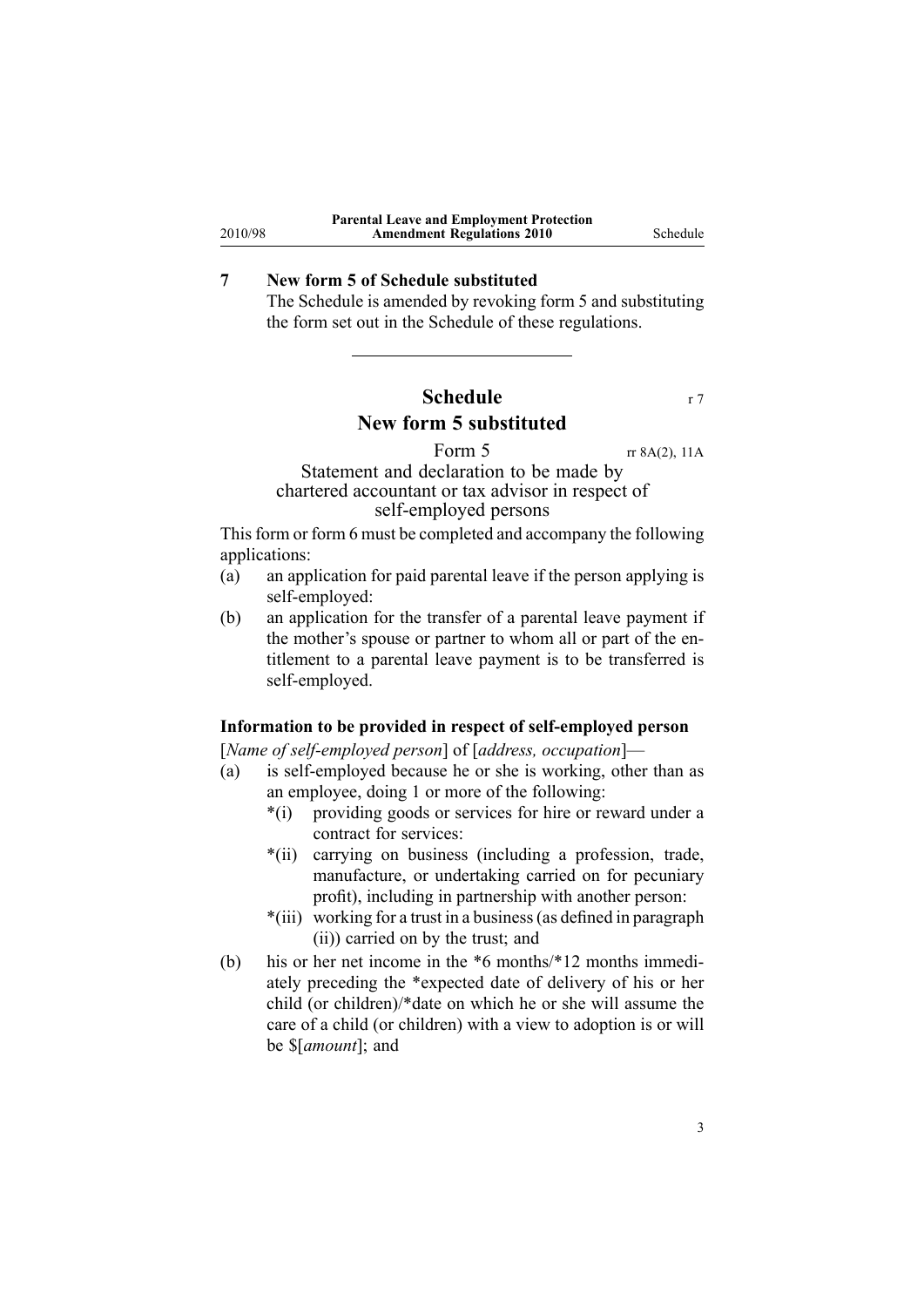#### Form 5*—continued*

(c) his or her average weekly earnings in the \*6 months/\*12 months immediately preceding the \*expected date of delivery of his or her child (or children)/\*date on which he or she will assume the care of <sup>a</sup> child (or children) with <sup>a</sup> view to adoption are or will be \$[*amount*].

\*Delete if inapplicable.

#### **Declaration by \*chartered accountant/\*tax advisor**

I, [*name*], am <sup>a</sup> \*chartered accountant/\*tax advisor for the person named above and I declare that I have nothing in my knowledge or possession to sugges<sup>t</sup> that the information provided above is incorrect.

\*Delete if inapplicable.

Date:

Signature:

(\*chartered accountant/\*tax advisor) Name of \*chartered accountant/\*tax advisor \*Delete if inapplicable.

## **Note**

This statement and declaration must be completed by <sup>a</sup> person who is—

- (a) <sup>a</sup> chartered accountant; or
- (b) <sup>a</sup> tax advisor as defined in section 20B(4) of the Tax Administration Act 1994.

Rebecca Kitteridge, Clerk of the Executive Council.